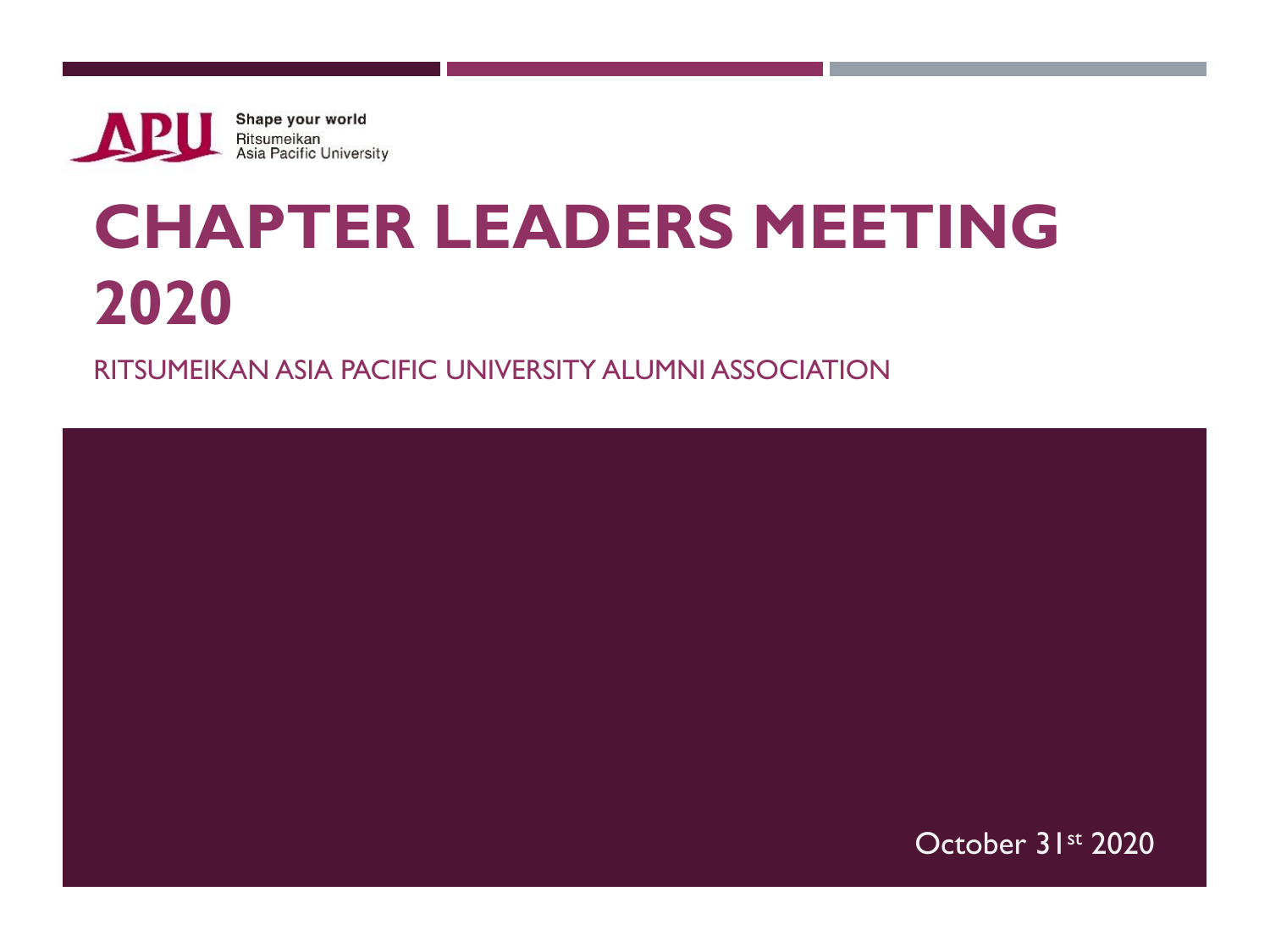# **AGENDA**

- **Dening**
- **Introducing Loop.A.S and its activities**
- Ice Breaking Quiz (by Loop.A.S)
- **Introduciong APU alumni association board team**
- **Short Self-introduction (by all chapter leaders)**
- **About APU alumni-organization vision**
- **Introducing APU alumni board activities**
- **Sharing of chapter's activities**
- **Sharing of APU Hands**
- Information

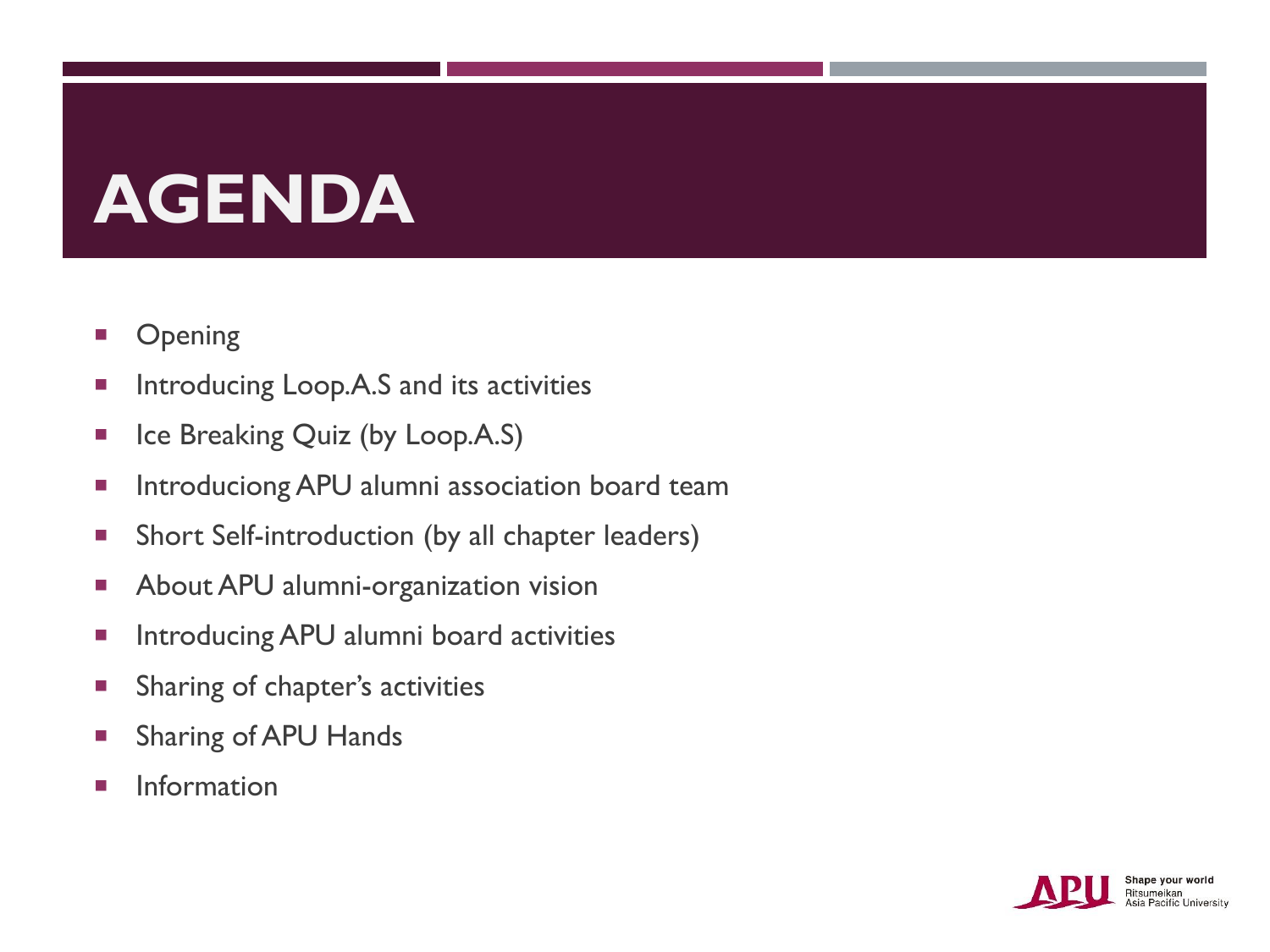### **SHORT SELF-INTRODUCTION**

- **Let's get to know each other!**
- In I min, please share your :
	- **Name**
	- **Faculty you studied at APU**
	- **Parace 12 Year of graduation**
	- **Country you are living in currently**
	- **APU Alumni Chapter you represents for**



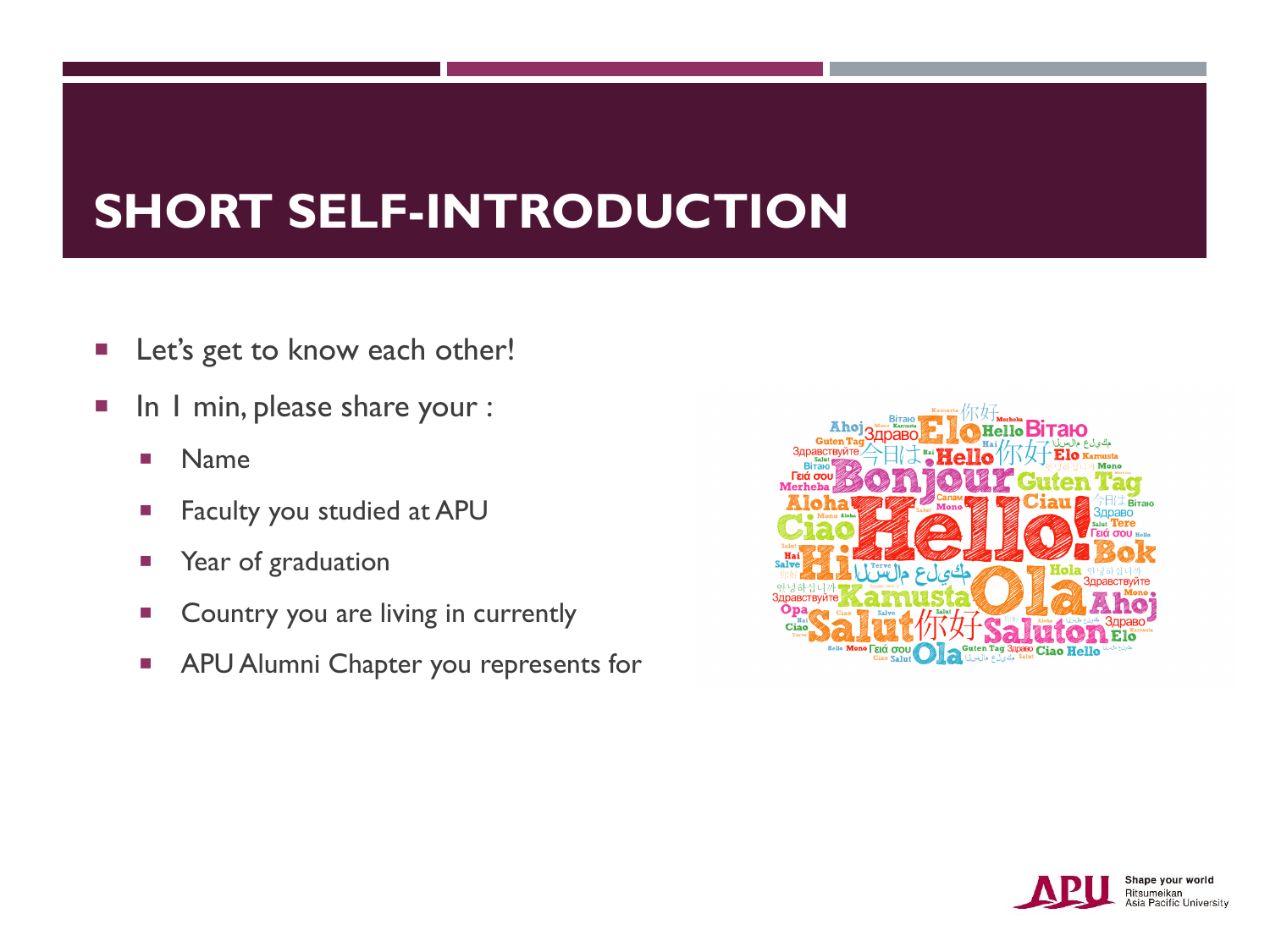#### **From Marketing(SA):**

Completion of new video for new graduates. Available to watch on facebook: <https://www.facebook.com/watch/?v=679212546309766>

#### **From Student Engagement(SA):**

■ We held an awarding ceremony of APU alumni association scholarship on this September.

<https://www.facebook.com/apualumni.net/posts/4718199468190947>

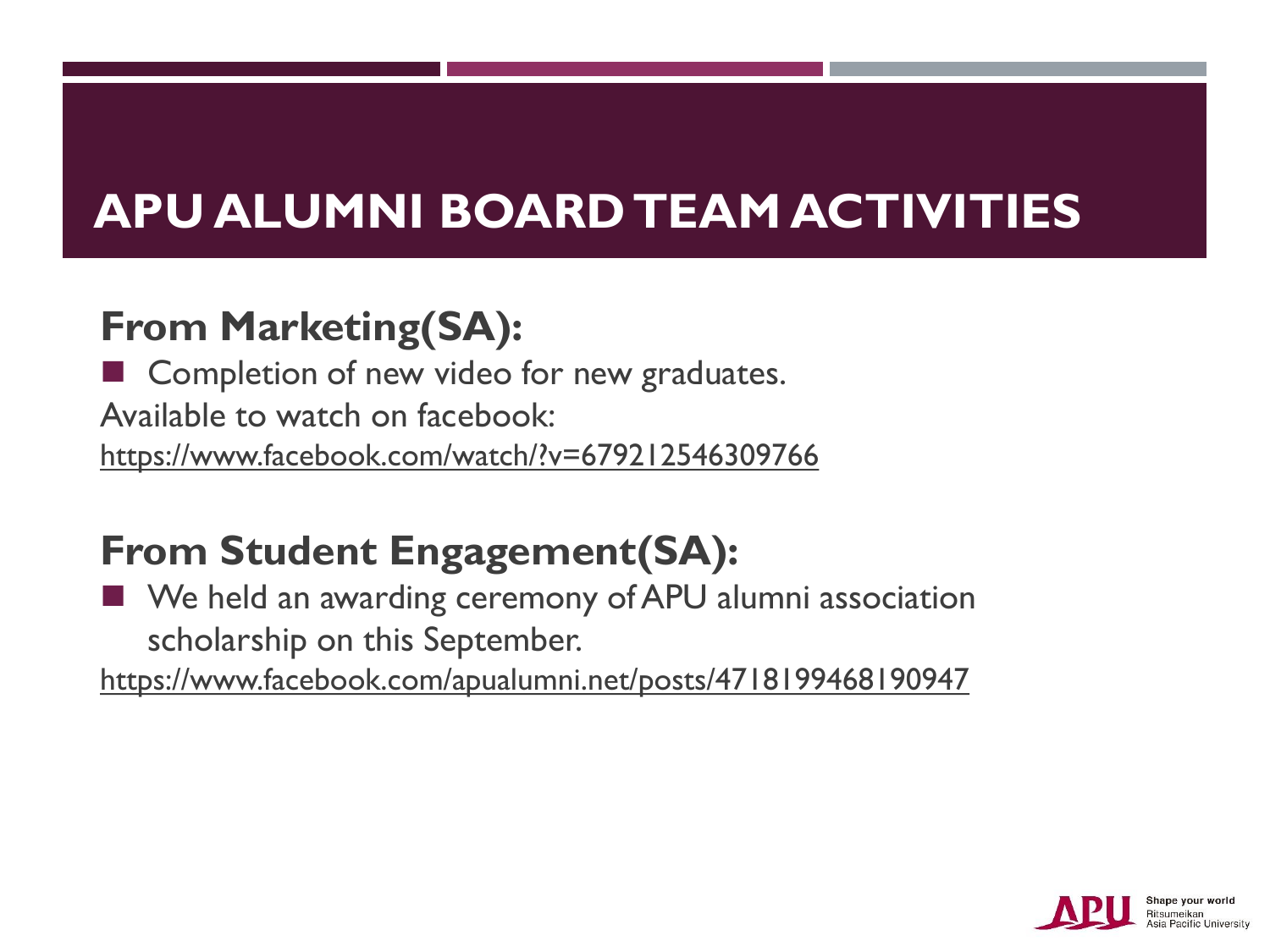#### **From Alumni Engagement(GF):**

■ There are 3 groups in APU alumni association. See more information on website; <http://www.alumni.apu.ac.jp/en/networks/groups/>





- APU Alumni Social Development Grant
- -to support and encourage social development activities of APU Alumni
- -to strengthen the APU Alumni network through community service activities.

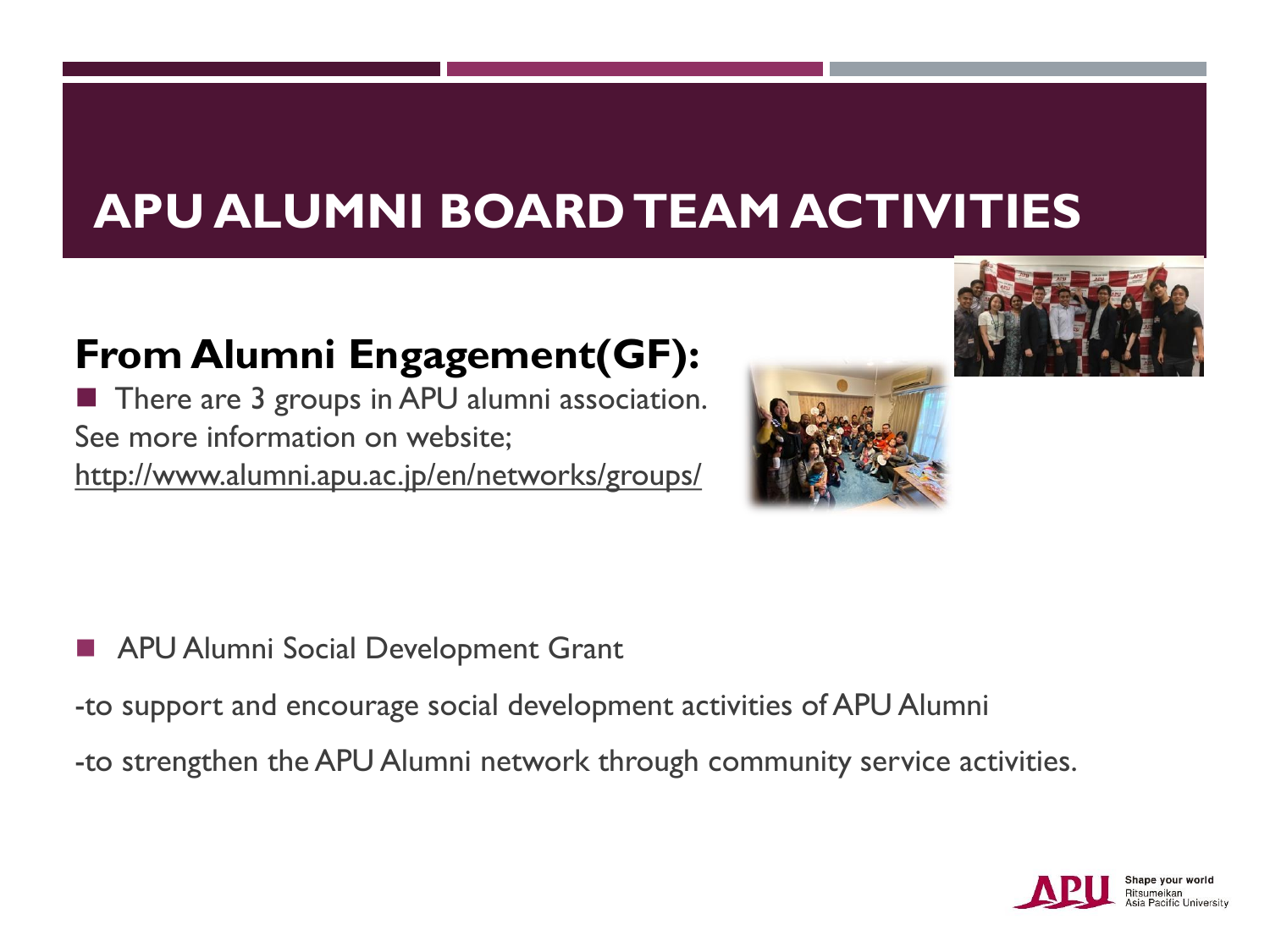#### **From Chapter Relationships(GF):**

- Regarding Chapter activities….
- Amendment on the Chapter Manual in response to COVID-19
- Activities in FY2020

Activities in FY2020 will generally be carried out online. However, if holding a face-to-face event(include meeting) in your country or region is feasible, please consult with the APU alumni Association Secretariat.

■ About Online General Assembly For Year 2020, all chapters can hold a General Assembly meeting online. Successful case studies of online General Assembly can be heard by: Europe, Chubu and Hokuriku chapters.

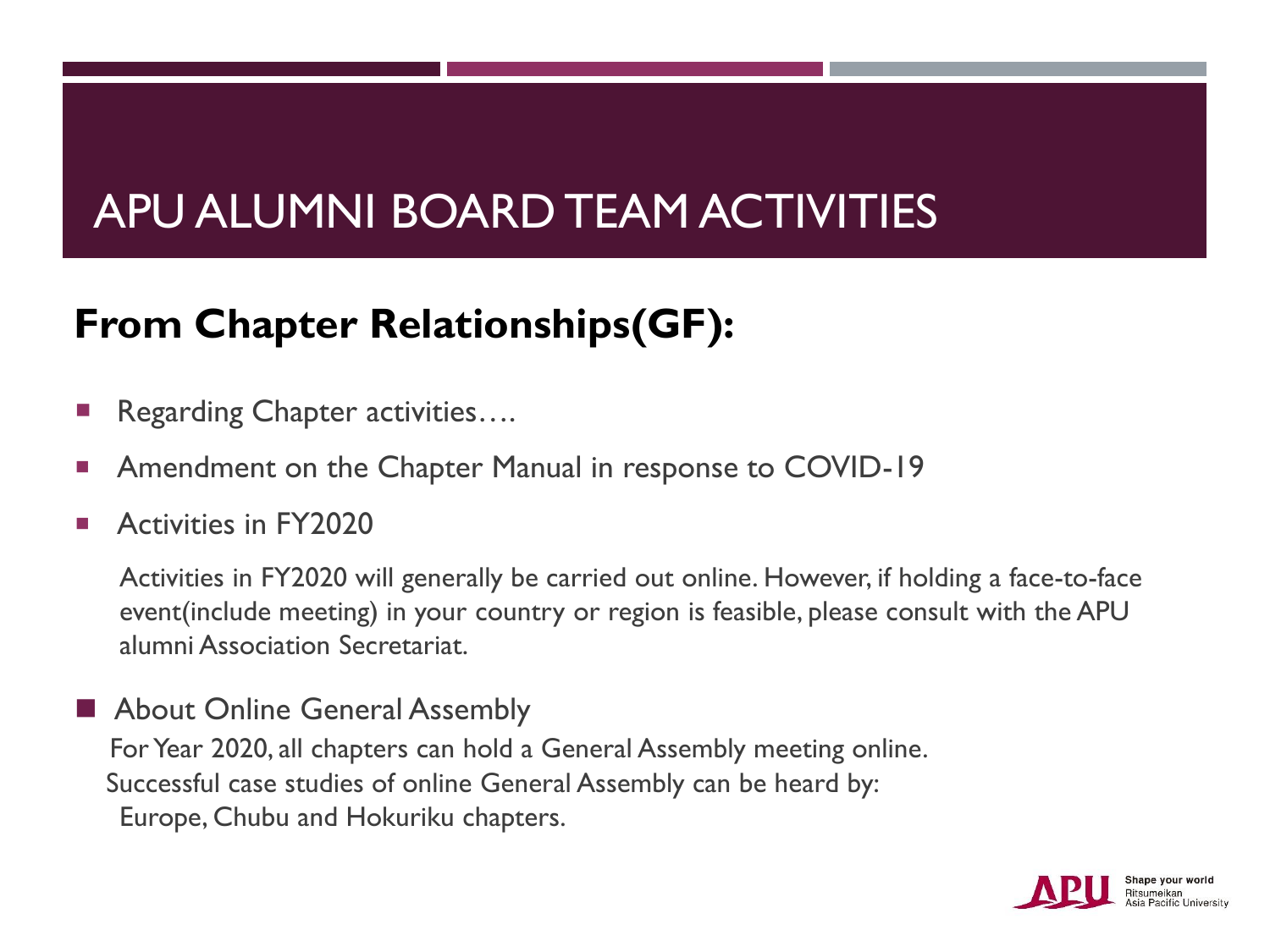#### **From Chapter Relationships(GF):**

■ Amendments are made to some parts of manual. 『APU校友会Regional Chapterの設立について/Establishing an APU alumni Association Regional Chapter』.

\*We will attach the revision plan on webpage in a week. If you have any comments, please message to APU alumni association secretariat.

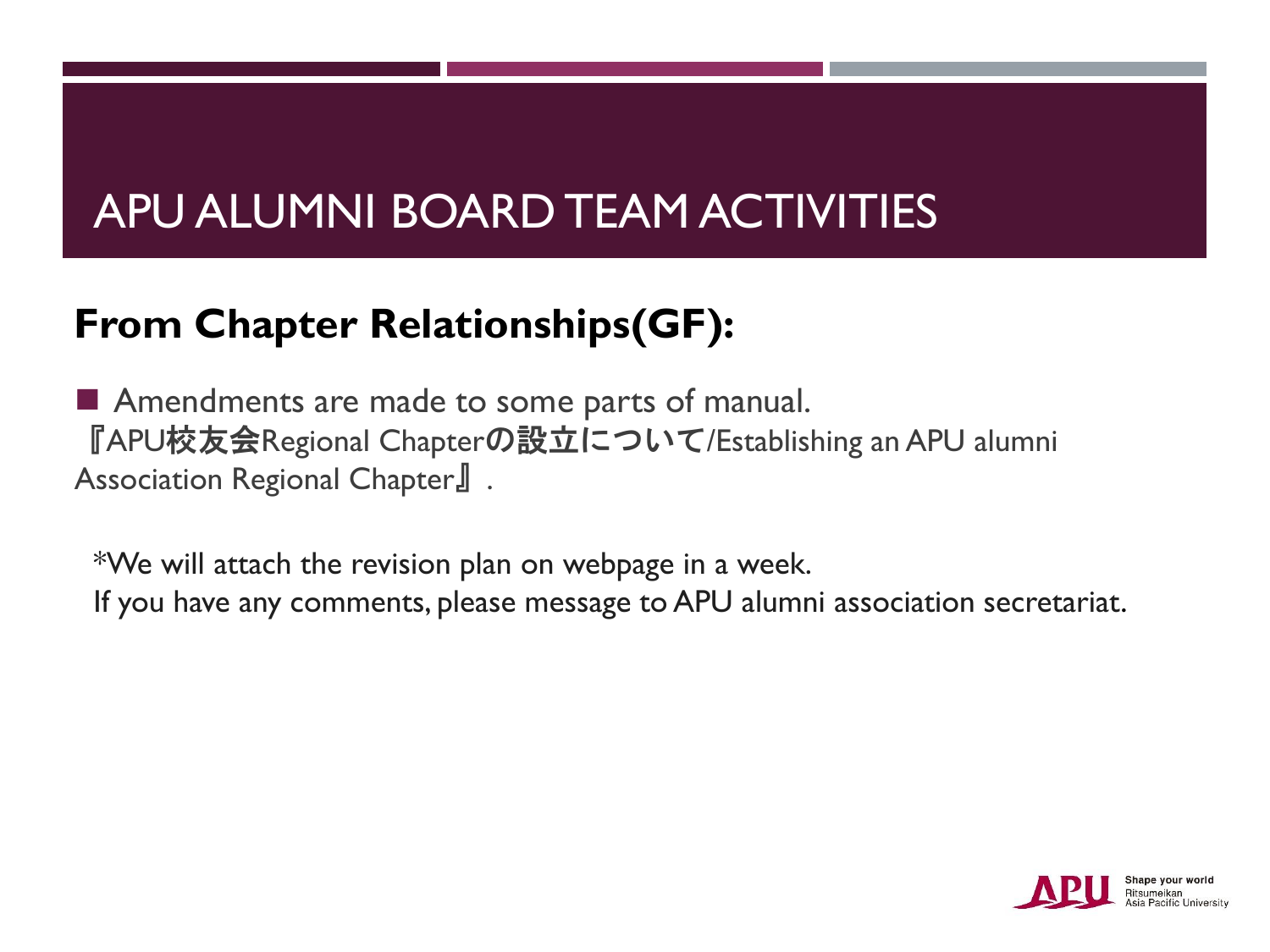#### **From Finance Team(Corporate):**

- 2020 FY Financial Status
- -With the coronavirus still raging in some places, we may not be able to gather in this year easily.
	- Chapter budget disbursement is almost 0 % except Hokuriku and Fukuoka.

\* Explanation of Financial Status and disbursement later.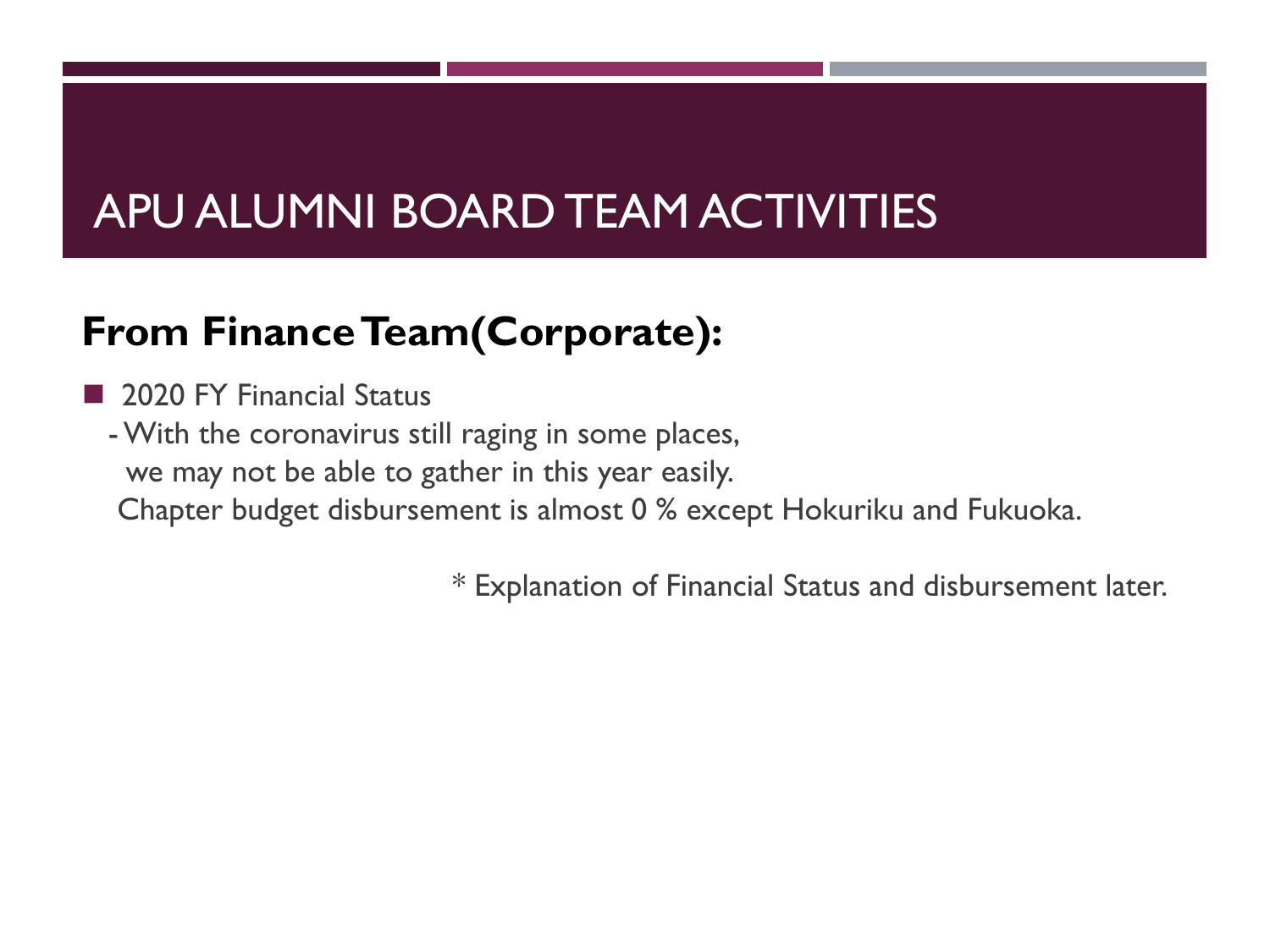#### **From Technology team(Corporate):**

- **Enhance communication efficiency by implementing:**
- **1. "Slack"** 
	- We would like to move the submission and notification of application documents to slack by March 31,2021.
	- **More information on how to use Slack can be found below chat:** 
		- **\*slack URL(#general and #chapter)**
- **2. "Zoom webinar"** http://www.alumni.apu.ac.jp/wpcontent/uploads/2012/08/12c04409b983bcb0393ab6248f0d3f78.pdf
	- We strongly promote active use of "Zoom" in your chapter activities.
	- **APU** alumni association board team will assess usage and needs of Zoom for chapter activities before deciding whether to renew contract or not.
	- **Please contact APU Alumni Secretariat Office when you would like to use Zoom.**

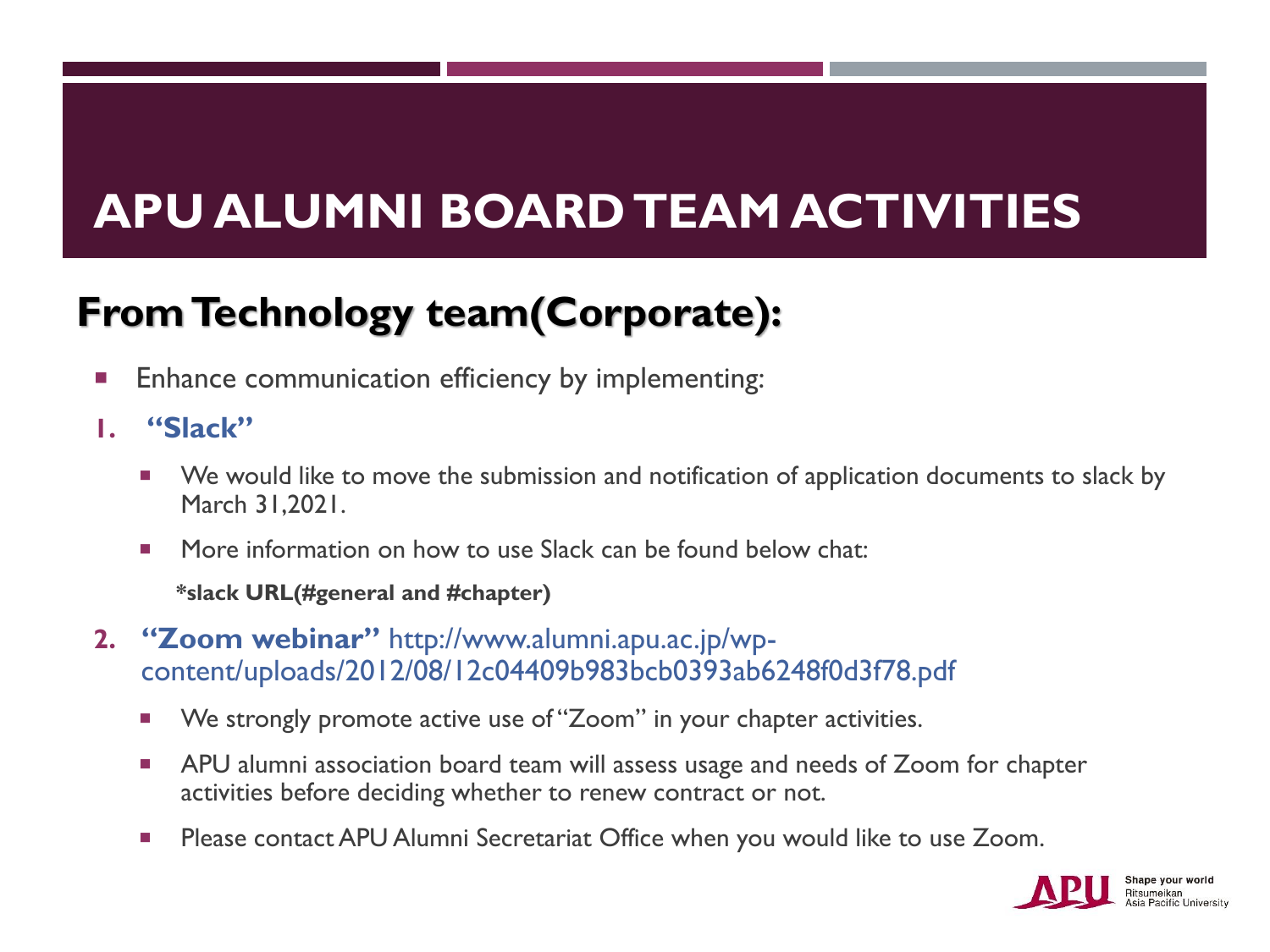#### UPDATES ON APU 20TH ANNIVERSARY

- This year we canceled our  $20<sup>th</sup>$  anniversary event.
- **Moreover we haven't decided our next plan because of COVID-19.**